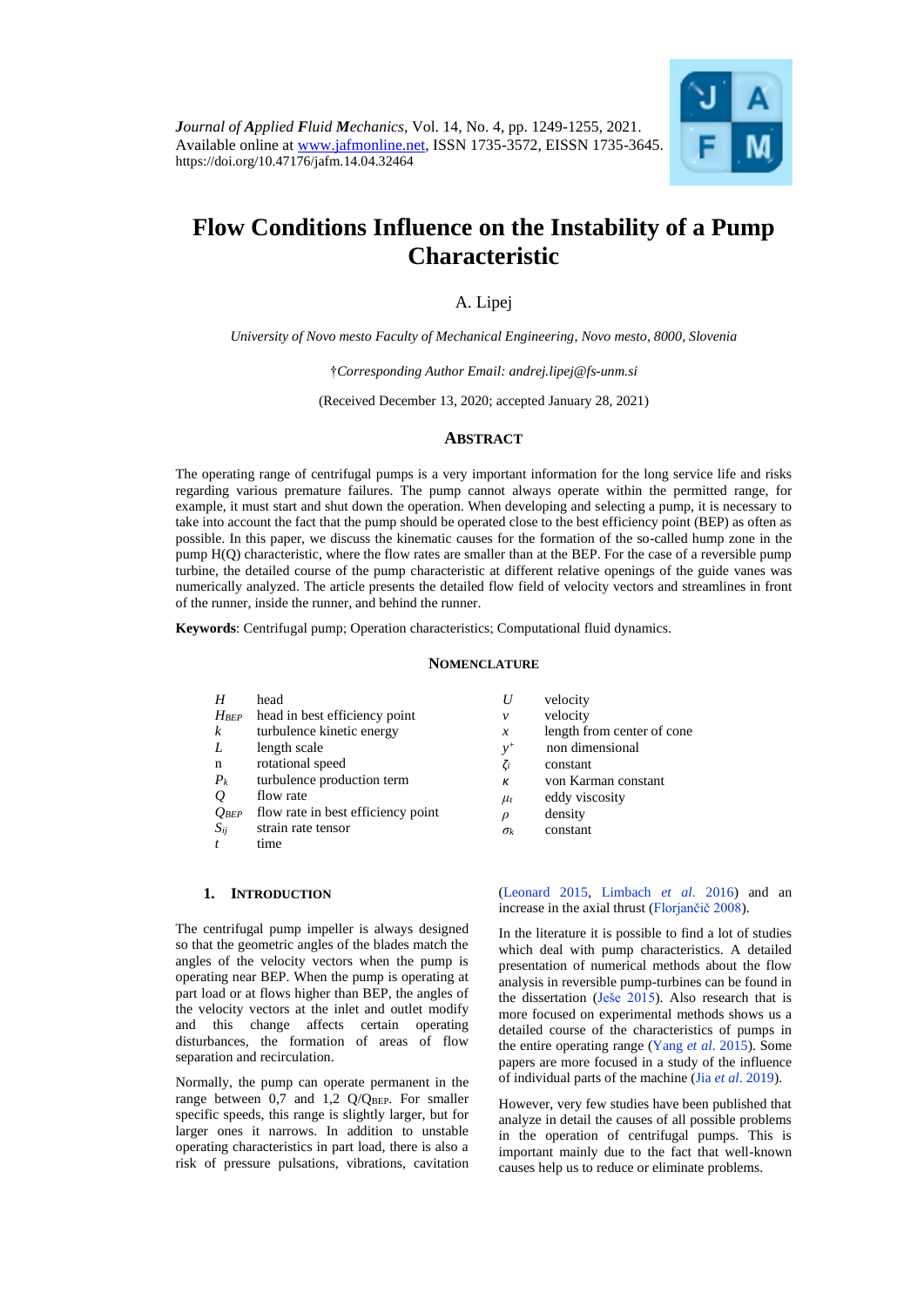In the case of reversible pump turbines, instability in operation occurs at certain flows that are lower than the optimum, which is reflected in the  $H(Q)$ characteristic. The normal H(Q) characteristic decreases with increasing flow. In this case, however, we obtain at partial flows the so-called hump zone, which may be more or less pronounced.

In some cases, this area is barely noticeable in the characteristics, and in some cases it is very well developed.

In this paper, we discussed two different pumps with different specific rotational speeds. Reversible pump turbines also differ in the shape of the cone in front of runner.

In the analysis of flow conditions, we focused on four segments. The first part is the area at the exit of the draft tube in the cone or the area in front of the runner.

The second part represents the region of flow conditions in the inter blade space of the runner. The third part represents the flow conditions between the stator blades and the fourth part the flow in the spiral casing.

If we analyze the flow conditions near the optimal operating point, the flow in most parts of the machine is such that it follows the hydraulic shape of individual parts. In stationary parts absolute flow is analyzed and in rotating parts relative flow is analyzed. In most cases, no vortices, flow separation, or backflows are observed.

When the operating mode starts to move to the left direction according to the characteristic, or when the flows decrease, recirculation starts to appear at the entrance to the runner. Cone recirculation changes the flow conditions at the input to the runner and also has a strong effect on the flow conditions inside [\(Lipej and Mitruševski 2016\)](#page-6-4).

Recirculation can be the cause of the cavitation, which according to the NPSH characteristic in the pump should not be present. This is a special influence of recirculation on the formation of cavitation, which occurs in operating areas that are supposed to be safe from cavitation if we consider the NPSH characteristic.

An interesting consequence of such cavitation is also the area where cavitation occurs. The consequences can be noticeable on the pressure side of the rotor blades, where under normal conditions the pressure is high enough to prevent cavitation.

We found that in some cases the occurrence of recirculation is already associated with the formation of a hump zone in the characteristic, and in some cases we observe instability in the characteristic even before the occurrence of recirculation. In both observed cases, we performed a more detailed analysis of the velocity field at the runner input.

In particular, we analyzed the distribution of the axial velocity component as a function of radius in several places.

# **2. NUMERICAL METHOD**

In this paper, we discussed two reversible pump turbines in pump mode with specific speed  $n_q=42$ and  $n_q=60$ .

$$
n_q = n \frac{Q^{\frac{1}{2}}}{H^{\frac{3}{4}}} \tag{1}
$$

For a pump with a higher specific speed, the paper presents numerical and experimental results. For a pump with a lower specific speed, only numerical results of individual characteristics and detailed results of current conditions in the entire considered domain are presented. For a pump with a lower specific speed, we analyzed two different geometries, where we changed the inlet and outlet angles of the runner.

Figure 1 shows the geometry of both analyzed runners in the paper. Both runners were calculated at model size.



### **Fig. 1. Geometry of both analyzed runners – left nq=42, right nq=60.**

We wanted to show how the range of instability at the H(Q) characteristic can be predicted fairly accurately using CFD. Therefore, we performed several numerical analyses of the pump characteristics and compared the results with the measurement results on the model. The complete computational domain, which contains draft tube with extension, runner, guide vanes, stay vanes and spiral casing, is presented in Fig. 2.



**Fig. 2. Computational domain.**

We also wanted to analyze the kinematics of the flow in the individual parts of the pump in order to determine the main flow characteristics that influence the formation of an unstable area in the characteristic.

The first prerequisite for accurate numerical analysis is a quality numerical grids (Fig. 3). In areas where we wanted a really accurate result, we created structured computational grids that meet all the criteria regarding orthogonality, expansion ratio and aspect ratio.

The computational grids in draft tube and in the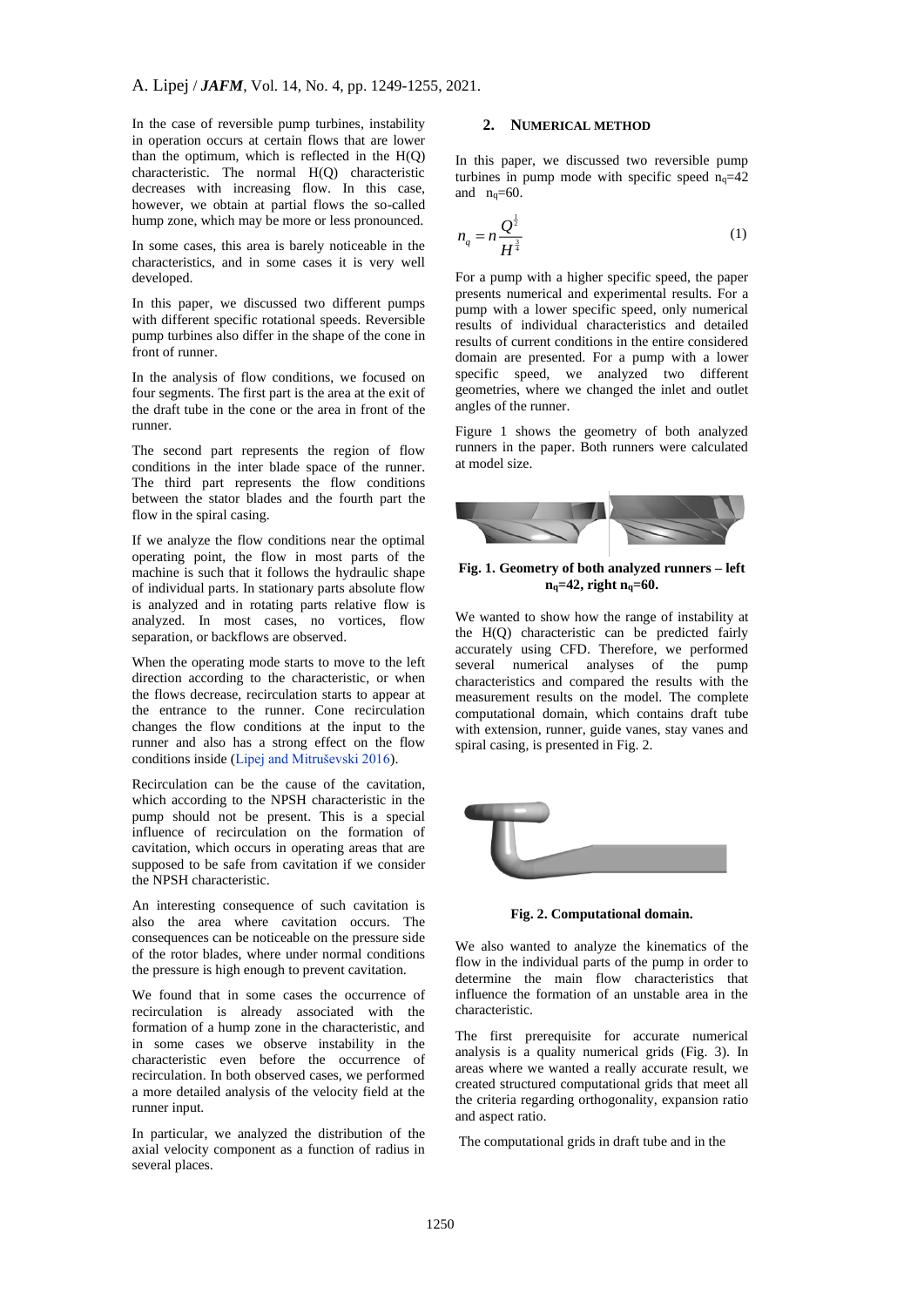

**Fig. 3. Computational grid around leading and trailing edge of impeller blade.**

spiral casing are unstructured. Complete computational grids consist of around fifteen millions of elements. The quality of all computational grids was satisfied with recommended parameters obtained by experience from many previous successful finished projects.

The dimensionless parameter  $y^+$  was ensured to be less than 5 at the majority of surfaces in all parts. The distribution of the  $y^{+}$  parameter on the runner walls is shown in Fig. 4.

Due to the calculation of the flow conditions at different flow rates,  $y^+$  cannot be the same for all operating modes, but the differences are small enough that they do not significantly affect the results of the numerical analysis.

Numerical analysis was done using different turbulence models. Because in most industrial applications it is not possible to model turbulence by the direct numerical method, different turbulence models are used.

These cannot resolve all orders of magnitude of turbulence fluctuations. Most models are based on so-called Reynolds average Navier-Stokes equations (RANS). Models can be based on eddyviscosity or Reynolds stress models.

Particular attention should be paid to the appropriate use of turbulence models when we have the presence of vortices, backflows, and current detachment in the flow.

For the above-mentioned cases and when we want to analyze the flow conditions in the boundary layer in detail, the turbulent model k-ω SST is

recommended. That is why for steady state analysis k-ω SST turbulence model was used.



**parameter** *y +* **in the impeller.**

For cases where the flow conditions change over time, nonstationary turbulence models should be used. In such cases, Unsteady Reynolds Averaged Navier-Stokes (URANS) models can be used, but these models are also not able to model accurately all orders of magnitude of turbulent fluctuations.

For the cases discussed in this paper, enhanced turbulent models called Scalable Adaptive Simulation (SAS) Shear Stress Transport (SST) can be used. With them it is possible to solve different orders of magnitude of turbulent structures. Various turbulent structures in SAS models are resolved by introducing the von Karman length scale.

The SAS models are similar to LES (Large Eddy Simulation) turbulence models in areas where the flow conditions are predominantly non-stationary, but in more stable zones it works similarly to RANS models.

The SAS model [\(Menter 2015\)](#page-6-5) is defined as a twoequation turbulence model, with the variable Φ=√kL for the scale equation:

$$
\frac{\partial(\rho k)}{\partial t} + \frac{\partial(\rho \bar{U}_j k)}{\partial x_j} = P_k - c_\mu^{\frac{3}{4}} \rho \frac{k}{\Phi^2} + \frac{\partial}{\partial x_j} \left( \frac{\mu_i}{\sigma_k} \frac{\partial k}{\partial x_j} \right)
$$
\n(2)

$$
\frac{\partial (\rho \Phi)}{\partial t} + \frac{\partial (\rho \overline{U}_j \Phi)}{\partial x_j} = \frac{\Phi}{k} P_k \left( \zeta_1 - \zeta_2 \left( \frac{L_t}{L_{vK}} \right)^2 \right)
$$

$$
- \zeta_3 \rho k + \frac{\partial}{\partial x_j} \left( \frac{\mu_t}{\sigma_{\Phi}} \frac{\partial \Phi}{\partial x_j} \right)
$$
(3)

$$
\mu_t = c_\mu^{\frac{1}{4}} \rho \Phi \tag{4}
$$

The most important new term of scale adaptive model in comparison with standard RANS model is the von Karman length: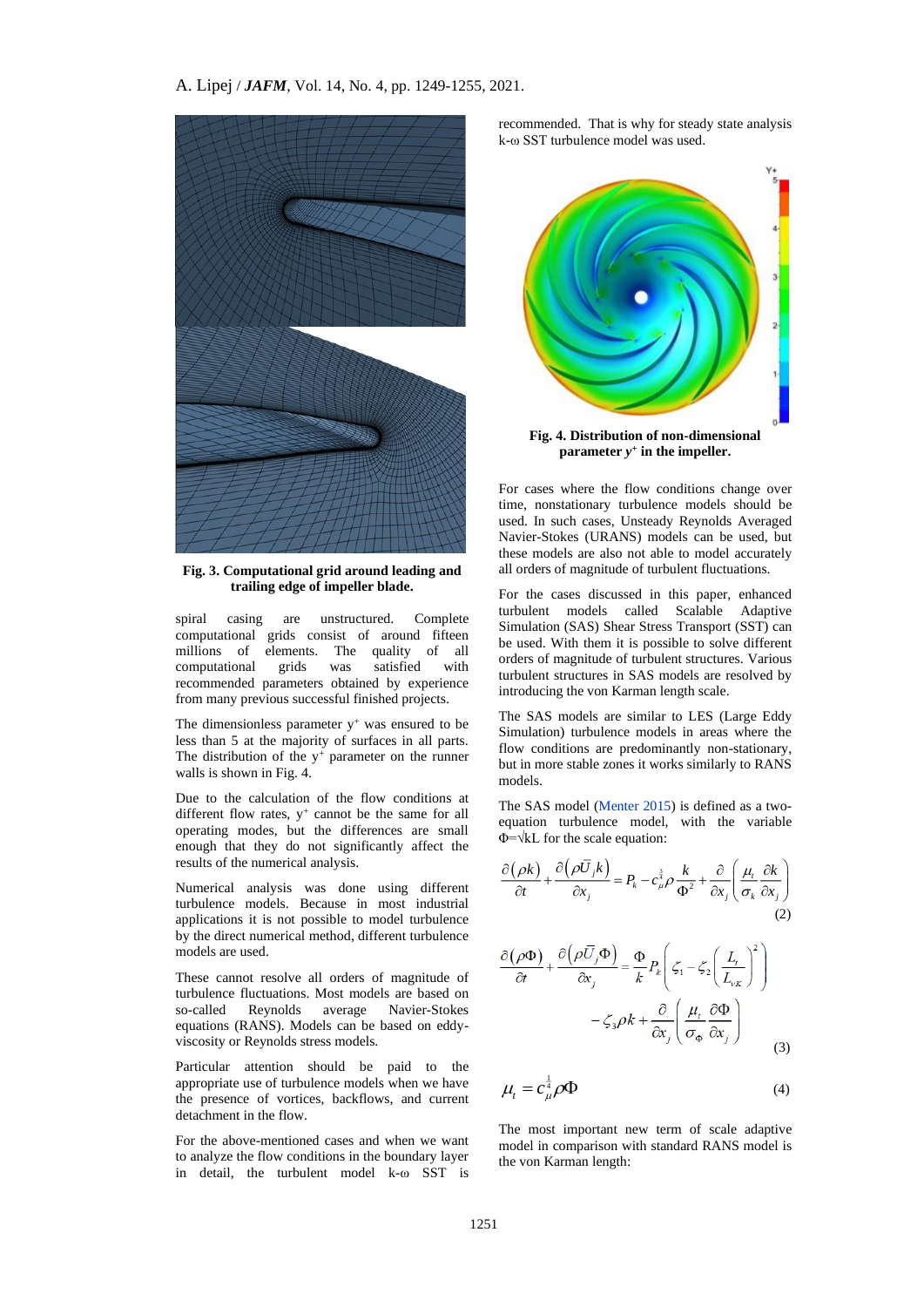$$
L_{vK} = \kappa \left| \frac{\overline{U} \cdot}{\overline{U} \cdot \overline{V}} \right|
$$
(5)  

$$
\overline{U} = S = \sqrt{2S_{ij}S_{ij}}; \overline{U} = \sqrt{\frac{\partial^2 \overline{U_i}}{\partial x_j \partial x_j} \frac{\partial^2 \overline{U_i}}{\partial x_k \partial x_k}}
$$
  

$$
S_{ij} = \frac{1}{2} \left( \frac{\partial \overline{U_i}}{\partial x_j} + \frac{\partial \overline{U_j}}{\partial x_i} \right)
$$
(6)

Because of all above mentioned advantages for unsteady calculations we used in our research of pumps characteristics unsteadiness the so called scale resolving SAS-SST turbulence model.

# **3. NUMERICAL AND EXPERIMENTAL RESULTS**

#### **3.1 Analysis of pump -**  $n_q = 60$

For both pumps we performed the extensive numerical analyses of complete H(Q) and efficiency characteristics and for the first pump also the complete model measurements which enable us to validate the accuracy of numerical results.

Model test was performed on the test rig with high accuracy and repeatability utilizing the latest measuring instruments in accordance with all the requirements, specified in the IEC 60193 standard [\(IEC \(1999\).](#page-6-6) The model diameter of the runner is generally between 0.3 m and 0.35 m. The maximum possible flow rate on the model is  $6500 \text{ m}^3/\text{h}$  and the maximum possible head is 82m.

The first calculation was done using steady state analysis.



**Fig. 5. Numerical and experimental results of steady state analysis –** *H(Q)* **characteristic.**

A comparison of these results is shown in Fig. 3, where it is observed that the onset of the unstable operation range is significantly shifted towards smaller flows and therefore the results are not the best.

We can also see in the Fig. 5 that the matching of the numerical and experimental results is fairly good outside the unstable operating range, although we know that the flow conditions are very nonstationary, especially at wide range of part load.

Calculations were repeated for the same boundary conditions using a nonstationary model. The length of time step was equal to 4<sup>o</sup> with respect to rotating angle of the runner.

We decided on such a value on the basis of previous results in similar analyses. A comparison of the results numerical and experimental results shows a fairly good numerical prediction of the onset of instability.



**Fig. 6. Numerical and experimental results of unsteady analysis –** *H(Q)* **characteristic.**

The dH/dQ gradient also matches well (Fig. 6), as can be seen from the slope of the increasing part of the H(Q) curve. The agreement in the area of lower flow rates is slightly worse, because obviously even with a nonstationary model we do not list well all nonstationary phenomena in the flow itself.

For non-stationary conditions, we also made a comparison of the efficiency in a wide flow range from 0.5  $Q/Q<sub>opt</sub>$  to almost 1.2  $Q/Q<sub>opt</sub>$ . In this case, however, the situation is exactly the opposite as with the H (Q) characteristic, as the match of numerical and experimental results is quite good in the range on the left of the optimum, and the match is worse at flow rates higher than the optimal operating regime (Fig. 7).



**Fig. 7. Numerical and experimental results of unsteady analysis – efficiency.**

#### **3.2 Analysis of pump - nq=42**

All items in the title block should be centered across In order to better understand the causes of the formation of the unstable zone in the H(Q) characteristic, we analyzed the flow conditions in the area in front of the impeller in detail.

In the cone of the draft tube, 2D flow were presented on a vertical cross section to identify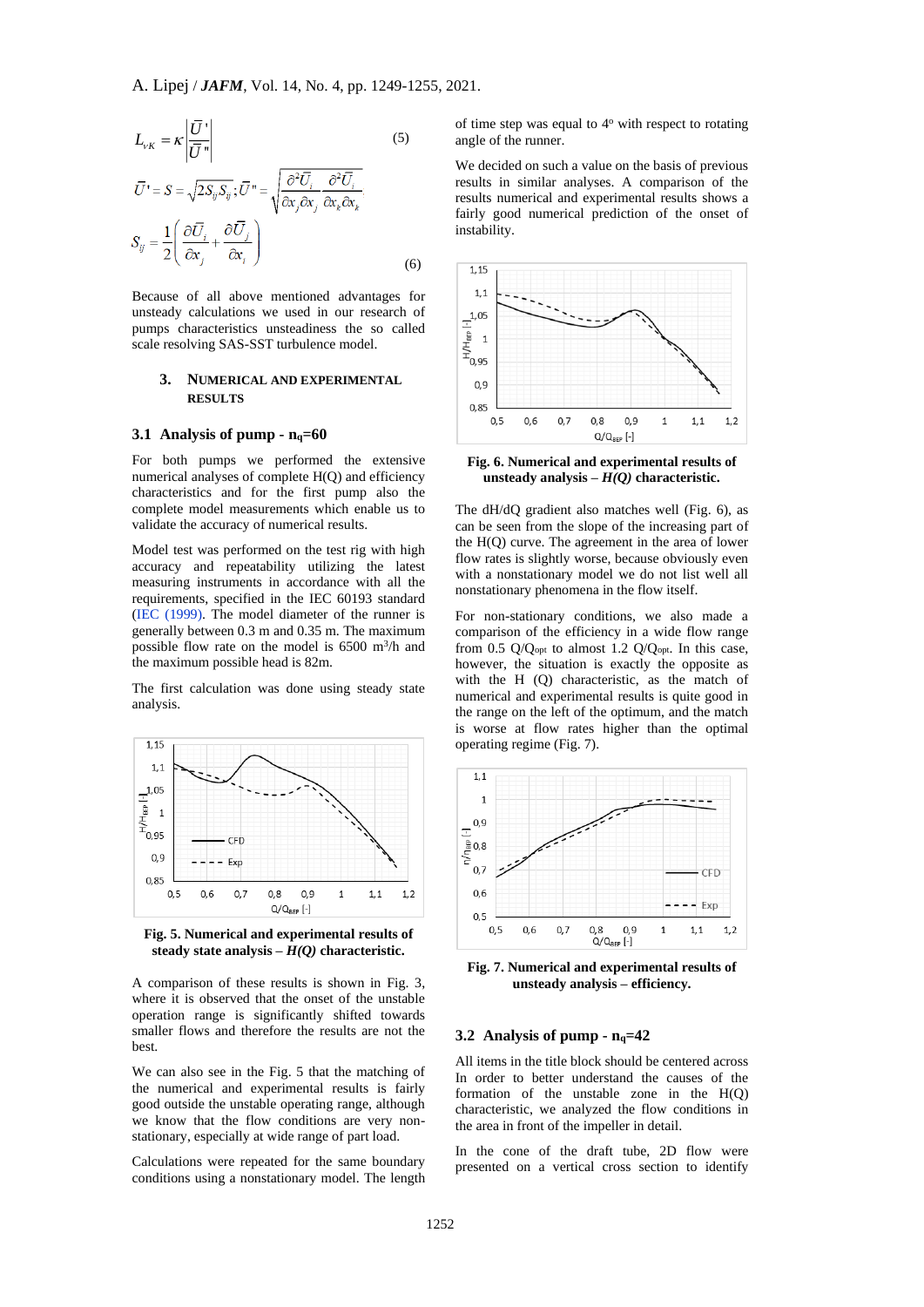possible irregularities in the flow conditions in front of the impeller. Figure 8 presents the results for four operating points from the lowest flows to the optimal operating mode.

At the lowest flow rates, a large area of back flow is observed on both sides of the cone. The vortex region, depending on the increase in flow, moves up the cone and disappears near the optimal operating condition.



**Fig. 8. Recirculation zone in front of impeller for different operating regimes** – **a**)  $Q/Q_{opt} = 0.61$ , **b**)  $Q/Q_{opt} = 0.70$ , c)  $Q/Q_{opt} = 0.73$ , d)  $Q/Q_{opt} = 0.77$ , **e) Q/Qopt = 0,81, f) Q/Qopt = 0,96.**

The formation and disappearance of the vortex occurs in the region of the unstable characteristic, so that by analyzing the input vortex to some extent of accuracy we can predict the approximate location of the instability in the H(Q) characteristic.

Since the draft tube has an elbow shape, we cannot speak of a completely axisymmetric flow in the cone of the draft tube. If we analyze the flow conditions at another cross-section, the picture would be partially changed, but the global picture regarding the size of the back flow and vortex range would not change.

In addition to 2D stream lines, we also analyzed in detail the distribution of the axial velocity component at the two cross sections in front of the impeller.

The results are shown in Figs. 9 and 10. The cross section, which was distant from the runner inlet 30 mm, clearly shows the impact of the hub and a fairly large area where the axial velocity has negative values.

On the axial velocity graph, we can see that at lower flows, the largest negative values are located further away from the impeller, as already shown in Fig. 10.

At a cross section further away from the runner, the negative axial velocity range is smaller. However, a smaller range of negative velocities can still be observed at the lowest flows.



**Fig. 9. Axial velocity distribution in front of impeller – first cross section.**

If we analyze the flow conditions downstream in detail, we observe similar flow irregularities in the same operating regimes. In operating conditions, where a backflow has occurred in front of the rotor, well-developed vortices can also be observed in the space between impeller blades.



**Fig. 10. Axial velocity distribution in front of impeller – second cross section.**

Such an example is presented in Fig. 11. The flow conditions between the individual channels of the impeller blades are not the same, which is due to the non-stationary flow conditions and the uneven distribution of speed at the entrance to the runner.

If we analyze the flow conditions in the impeller outside the area of instability of the characteristic H(Q), we see a very nice flow field in the whole impeller (Fig.12).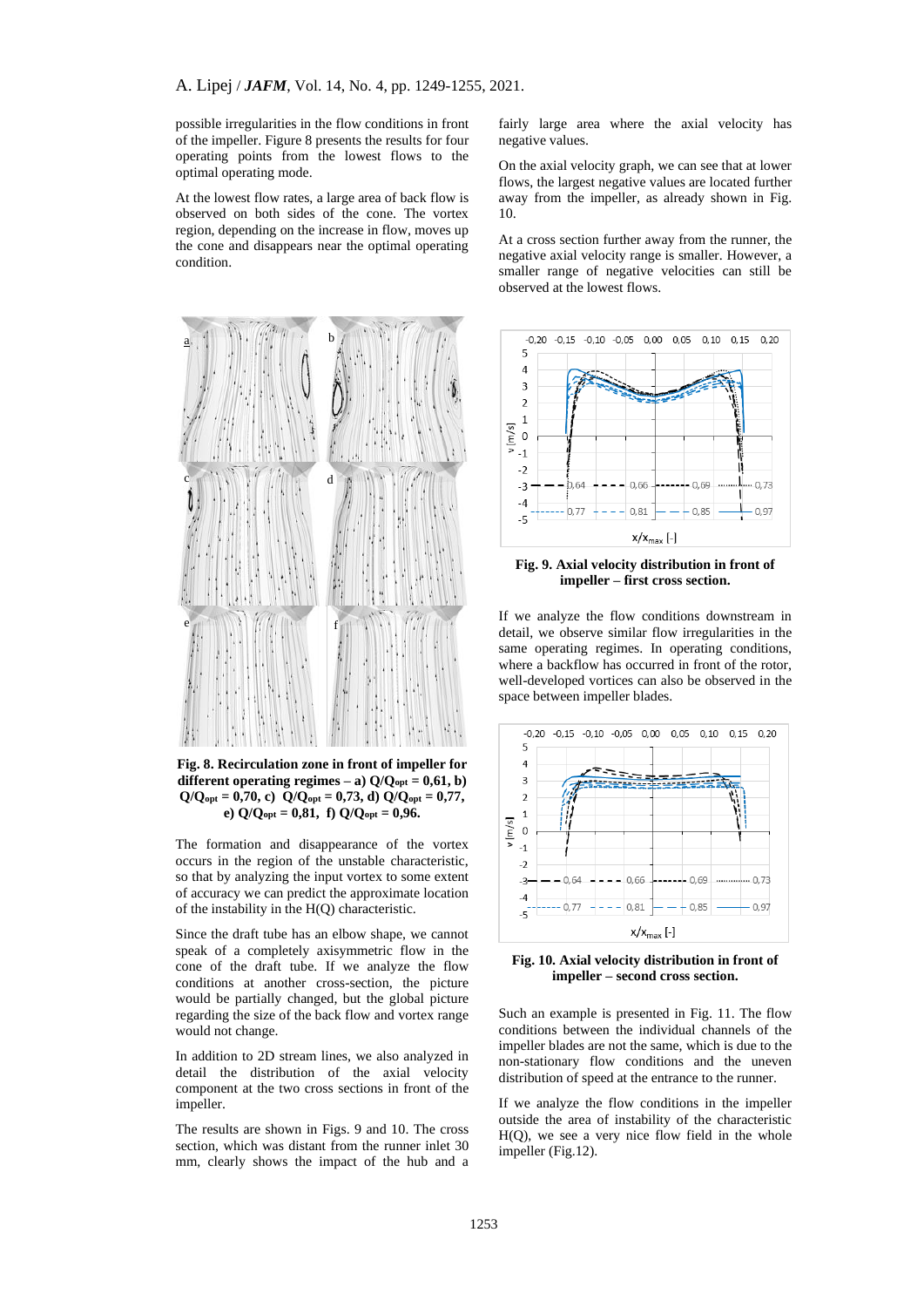

**Fig. 11. Flow inside the impeller**  $Q/Q_{opt} = 0.73$  **– hump zone.**



**Fig. 12. Flow inside the impeller Q/Qopt= 0,96 – outside hump zone.**

Furthermore, irregularities in the flow conditions are also observed between the stator blades and, last but not least, in the spiral casing. In the area of the unstable characteristic, Fig. 13 shows a strong vortex flow field in vertical section through a spiral casing. This is especially pronounced on the left side of the image, where there is a round cross section with a smaller diameter.



**Fig. 13. Flow inside the spiral casing Q/Qopt= 0,73 – hump zone.**

The flow conditions in the vicinity of the optimal operating regime show a fairly orderly flow in the stator cascade and also on both sides of the spiral casing (Fig. 14).



**Fig. 14. Flow inside the spiral casing Q/Qopt= 0,96 – near BEP**

Based on the presented results for the impeller R1, we designed a new impeller R2 for the same operating conditions. With small changes in the inlet and outlet angles of the rotor blades and slightly changed profile lengths, we obtained a new geometry with a reduced area of instability in the H(Q) characteristic.

Figure 15 shows the H(Q) characteristic for both geometries and we can observe that at higher flows the characteristics are almost completely matched, and at lower flows a reduced range of instability is noticed. The results in Figs, 15 and 16 are obtained by unsteady calculations.



**Fig. 15. Comparison of pump characteristics for initial (R1) and optimized final (R2) design.**



**Fig. 16. Comparison of pump efficiency for initial (R1) and optimized final (R2) design.**

Small changes are also observed in the efficiency characteristic (Fig. 16), which are noticeable on both sides of the characteristic. Near the optimal operating point, both characteristics match very well. The largest difference is observed in the hump zone, where the largest difference is also in the characteristic H(Q).

Changes are also observed in the analysis of the flow conditions in individual parts of the pump, as there are no such pronounced areas of return flow, detachment and vortices.

#### **5. CONCLUSION**

Pump's characteristics can have very different shapes. Therefore, we decided to analyze in a more detailed how the flow conditions affect the instabilities in the pumping characteristics. We analyzed several impellers in detail.